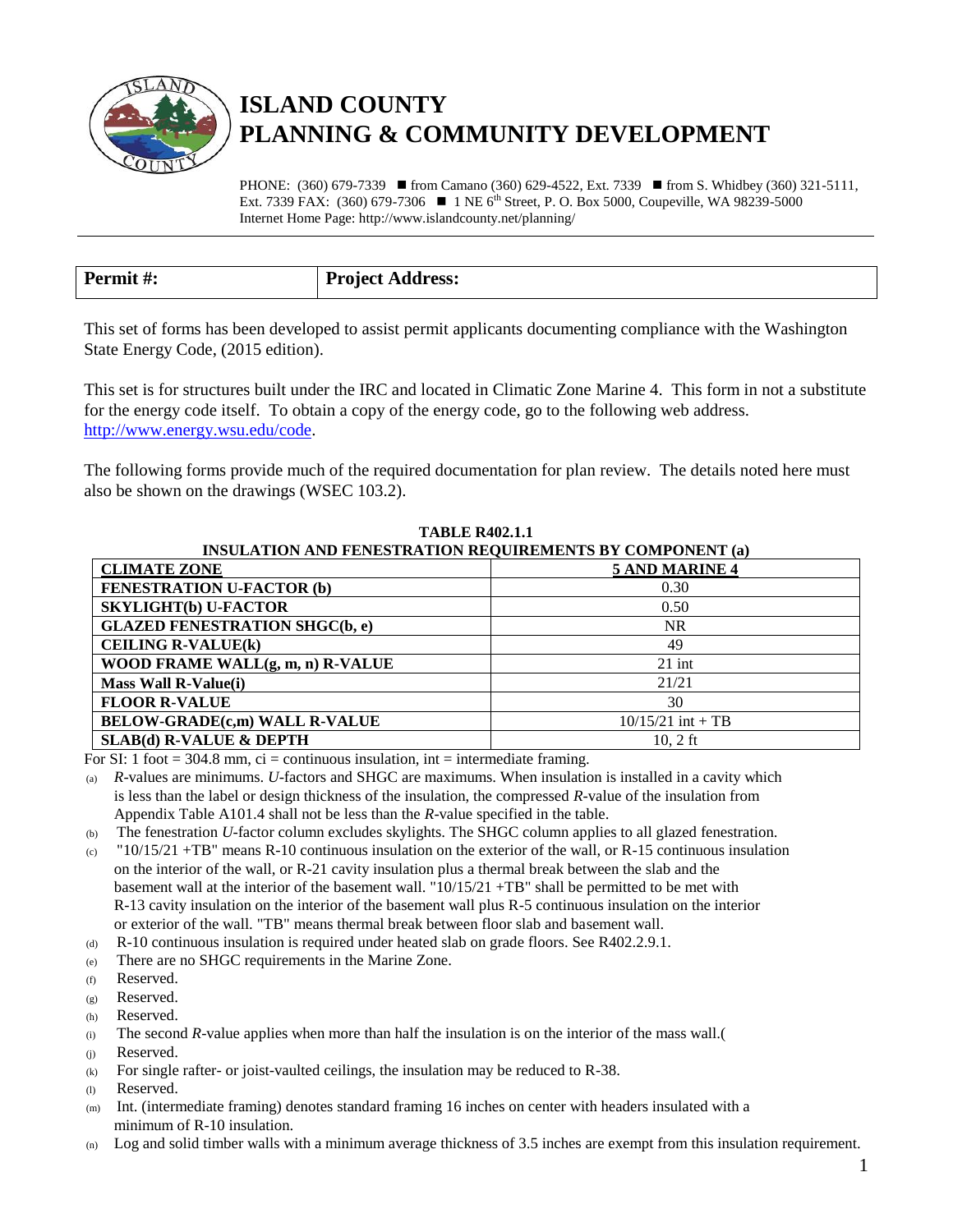## **WA STATE ENERGY CODE SECTION R406 ADDITIONAL ENERGY EFFICIENCY REQUIREMENTS**

Choose sufficient options from Table R406.2 so as to achieve the following minimum number of credits:

| <b>1. Small Dwelling Unit:</b> 1.5 credits  | Dwelling units less than 1500 square feet in conditioned floor area<br>with less than 300 square feet of fenestration area. Additions to<br>existing building greater than 500 square feet of heated floor area<br>but less than 1500. |
|---------------------------------------------|----------------------------------------------------------------------------------------------------------------------------------------------------------------------------------------------------------------------------------------|
| <b>2. Medium Dwelling Unit:</b> 3.5 credits | All dwelling units that are not included in $#1$ or $#3$ .                                                                                                                                                                             |
| <b>3. Large Dwelling Unit:</b> 4.5 credits  | Dwelling units exceeding 5000 sq ft of conditioned floor area.                                                                                                                                                                         |
|                                             | Additions less than 500 square feet.                                                                                                                                                                                                   |

The drawings included with the building permit application shall identify which options have been selected and the point value of each option, regardless of whether separate mechanical, plumbing, electrical, or other permits are utilized for the project.

## **Please circle the OPTION(s) below TABLE 406.2 OPTION DESCRIPTION CREDIT**

| 1a             | EFFICIENT BUILDING ENVELOPE 1a:                                                                                             | 0.5           |
|----------------|-----------------------------------------------------------------------------------------------------------------------------|---------------|
|                | Prescriptive compliance is based on Table R402.1.1 with the following modifications:                                        |               |
|                | Vertical fenestration $U = 0.28$ ; Floor R-38; Slab on grade R-10 perimeter and under entire slab; Below grade slab R-10    |               |
|                | perimeter and under entire slab                                                                                             |               |
|                | or                                                                                                                          |               |
|                | Compliance based on Section R402.1.4: Reduce the Total UA by 5%.                                                            |               |
| 1 <sub>b</sub> | EFFICIENT BUILDING ENVELOPE 1b:                                                                                             | 1.0           |
|                | Prescriptive compliance is based on Table R402.1.1 with the following modifications:                                        |               |
|                | Vertical fenestration U = 0.25; Wall R-21 plus R-4; Floor R-38; Basement wall R-21 int plus R-5 ci; Slab on grade R-10      |               |
|                | perimeter and under entire slab; Below grade slab R-10 perimeter and under entire slab                                      |               |
|                | <sub>or</sub>                                                                                                               |               |
|                | Compliance based on Section R402.1.4: Reduce the Total UA by 15%.                                                           |               |
| 1c             | EFFICIENT BUILDING ENVELOPE 1c:                                                                                             | 2.0           |
|                | Prescriptive compliance is based on Table R402.1.1 with the following modifications:                                        |               |
|                | Vertical fenestration $U = 0.22$ ; Ceiling and single-rafter or joist-vaulted R-49 advanced; Wood frame wall R-21 int plus  |               |
|                | R-12 ci; Floor R-38; Basement wall R-21 int plus R-12 ci; Slab on grade R-10 perimeter and under entire slab                |               |
|                | Below grade slab R-10 perimeter and under entire slab                                                                       |               |
|                | or                                                                                                                          |               |
|                | Compliance based on Section R402.1.4: Reduce the Total UA by 30%.                                                           |               |
| 1 <sub>d</sub> | EFFICIENT BUILDING ENVELOPE 1d:                                                                                             | 0.5           |
| (a)            | Prescriptive compliance is based on Table R402.1.1 with the following modifications: Vertical fenestration $U = 0.24$       |               |
| 2a             | AIR LEAKAGE CONTROL AND EFFICIENT VENTILATION 2a:                                                                           | $0.5^{\circ}$ |
|                | Compliance based on R402.4.1.2: Reduce the tested air leakage to 3.0 air changes per hour maximum                           |               |
|                | and                                                                                                                         |               |
|                | All whole house ventilation requirements as determined by Section M1507.3 of the International Residential Code shall be    |               |
|                | met with a high efficiency fan (maximum 0.35 watts/cfm), not interlocked with the furnace fan. Ventilation systems using a  |               |
|                | furnace including an ECM motor are allowed, provided that they are controlled to operate at low speed in ventilation only   |               |
|                | mode.                                                                                                                       |               |
|                | To qualify to claim this credit, the building permit drawings shall specify the option being selected and shall specify the |               |
|                | maximum tested building air leakage and shall show the qualifying ventilation system.                                       |               |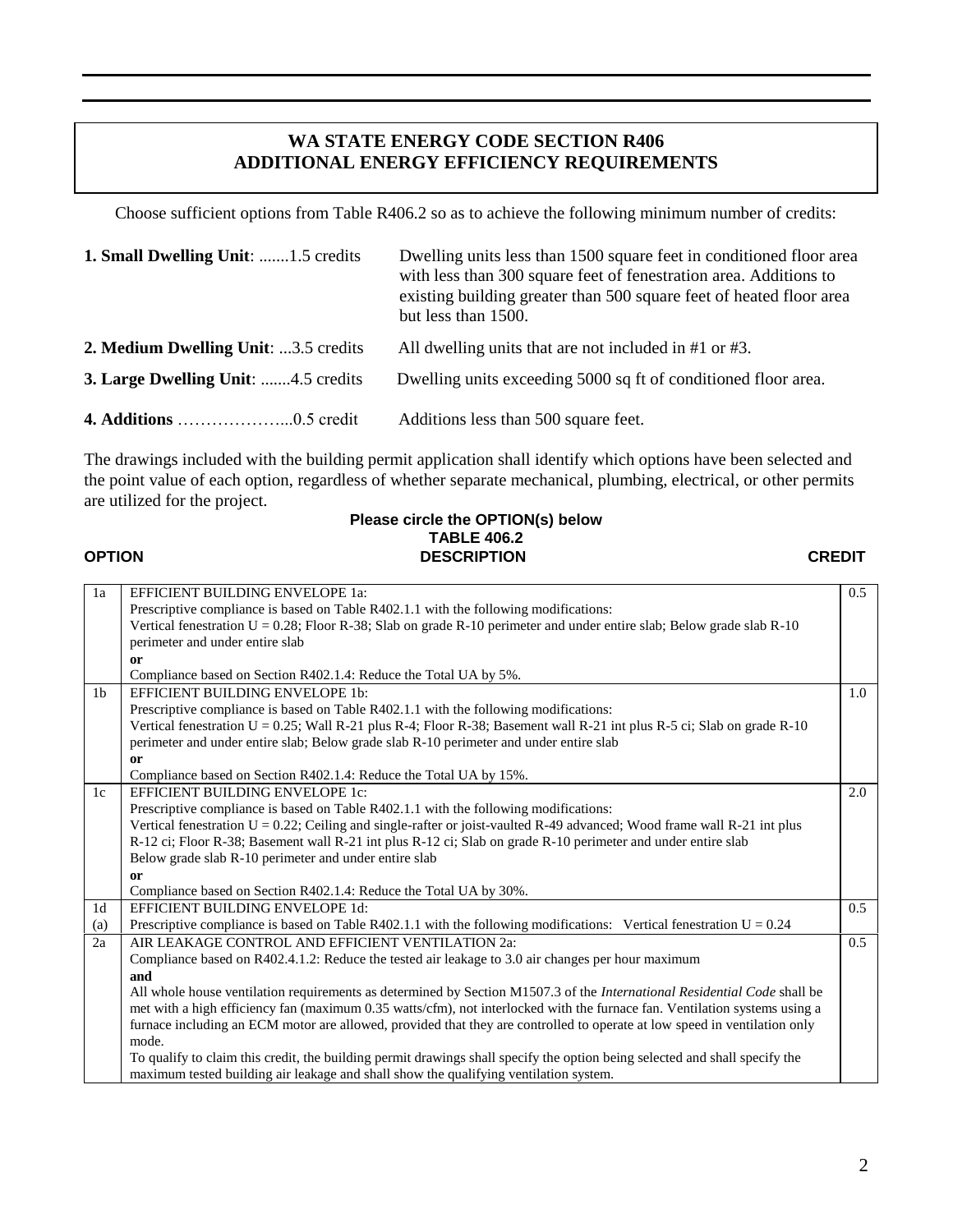| 2 <sub>b</sub> | AIR LEAKAGE CONTROL AND EFFICIENT VENTILATION 2b:                                                                                                                                                                                                              | 1.0 |
|----------------|----------------------------------------------------------------------------------------------------------------------------------------------------------------------------------------------------------------------------------------------------------------|-----|
|                | Compliance based on Section R402.4.1.2: Reduce the tested air leakage to 2.0 air                                                                                                                                                                               |     |
|                | changes per hour maximum<br>and                                                                                                                                                                                                                                |     |
|                | All whole house ventilation requirements as determined by Section M1507.3 of the <i>International Residential Code</i> shall be                                                                                                                                |     |
|                | met with a heat recovery ventilation system with minimum sensible heat recovery efficiency of 0.70.                                                                                                                                                            |     |
|                | To qualify to claim this credit, the building permit drawings shall specify the option being selected and shall specify the                                                                                                                                    |     |
|                | maximum tested building air leakage and shall show the heat recovery ventilation system.                                                                                                                                                                       |     |
| 2c             | AIR LEAKAGE CONTROL AND EFFICIENT VENTILATION 2c:                                                                                                                                                                                                              | 1.5 |
|                | Compliance based on Section R402.4.1.2: Reduce the tested air leakage to 1.5 air changes per hour maximum                                                                                                                                                      |     |
|                | and                                                                                                                                                                                                                                                            |     |
|                | All whole house ventilation requirements as determined by Section M1507.3 of the International Residential Code shall be<br>met with a heat recovery ventilation system with minimum sensible heat recovery efficiency of 0.85.                                |     |
|                |                                                                                                                                                                                                                                                                |     |
|                | To qualify to claim this credit, the building permit drawings shall specify the option being selected and shall specify the                                                                                                                                    |     |
|                | maximum tested building air leakage and shall show the heat recovery ventilation system.                                                                                                                                                                       |     |
| 3a             | HIGH EFFICIENCY HVAC EQUIPMENT 3a:                                                                                                                                                                                                                             | 1.0 |
| (b)            | Gas, propane or oil-fired furnace with minimum AFUE of 94%,                                                                                                                                                                                                    |     |
|                | or Gas, propane or oiled-fired boiler with minimum AFUE of 92%.                                                                                                                                                                                                |     |
|                |                                                                                                                                                                                                                                                                |     |
|                | To qualify to claim this credit, the building permit drawings shall specify the option being selected and shall specify the<br>heating equipment type and the minimum equipment efficiency.                                                                    |     |
| 3 <sub>b</sub> | HIGH EFFICIENCY HVAC EQUIPMENT 3b:                                                                                                                                                                                                                             | 1.0 |
| (b)            | Air-source heat pump with minimum HSPF of 9.0                                                                                                                                                                                                                  |     |
|                |                                                                                                                                                                                                                                                                |     |
|                | To qualify to claim this credit, the building permit drawings shall specify the option being selected and shall specify the                                                                                                                                    |     |
|                | heating equipment type and the minimum equipment efficiency.                                                                                                                                                                                                   |     |
| 3c             | HIGH EFFICIENCY HVAC EQUIPMENT 3c:                                                                                                                                                                                                                             | 1.5 |
| (b)            | Closed-loop ground source heat pump; with a minimum COP of 3.3                                                                                                                                                                                                 |     |
|                | <sub>or</sub><br>Open loop water source heat pump with a maximum pumping hydraulic head of 150 feet and minimum COP of 3.6                                                                                                                                     |     |
|                |                                                                                                                                                                                                                                                                |     |
|                | To qualify to claim this credit, the building permit drawings shall specify the option being selected and shall specify the                                                                                                                                    |     |
|                | heating equipment type and the minimum equipment efficiency.                                                                                                                                                                                                   |     |
| 3d             | HIGH EFFICIENCY HVAC EQUIPMENT 3d:                                                                                                                                                                                                                             | 1.0 |
| (b)            | Ductless Split System Heat Pumps, Zonal Control: In homes where the primary space heating system is zonal electric                                                                                                                                             |     |
|                | heating, a ductless heat pump system shall be installed and provide heating to the largest zone of the housing unit.                                                                                                                                           |     |
|                | To qualify to claim this credit, the building permit drawings shall specify the option being selected and shall specify the                                                                                                                                    |     |
|                | heating equipment type and the minimum equipment efficiency.                                                                                                                                                                                                   |     |
| $\overline{4}$ | HIGH EFFICIENCY HVAC DISTRIBUTION SYSTEM:                                                                                                                                                                                                                      | 1.0 |
|                | All heating and cooling system components installed inside the conditioned space. This includes all equipment and                                                                                                                                              |     |
|                | distribution system components such as forced air ducts, hydronic piping, hydronic floor heating loop, convectors and                                                                                                                                          |     |
|                | radiators. All combustion equipment shall be direct vent or sealed combustion.                                                                                                                                                                                 |     |
|                | For forced air ducts: A maximum of 10 linear feet of return ducts and 5 linear feet of supply ducts may be located outside the                                                                                                                                 |     |
|                | conditioned space. All metallic ducts located outside the conditioned space must have both transverse and longitudinal joints<br>sealed with mastic. If flex ducts are used, they cannot contain splices. Flex duct connections must be made with nylon straps |     |
|                | and installed using a plastic strapping tensioning tool. Ducts located outside the conditioned space must be insulated to a                                                                                                                                    |     |
|                | minimum of R-8.                                                                                                                                                                                                                                                |     |
|                | Locating system components in conditioned crawl spaces is not permitted under this option.                                                                                                                                                                     |     |
|                | Electric resistance heat and ductless heat pumps are not permitted under this option.                                                                                                                                                                          |     |
|                | Direct combustion heating equipment with AFUE less than 80% is not permitted under this option.                                                                                                                                                                |     |
|                |                                                                                                                                                                                                                                                                |     |
|                | To qualify to claim this credit, the building permit drawings shall specify the option being selected and shall specify the<br>heating equipment type and shall show the location of the heating and cooling equipment and all the ductwork.                   |     |
| 5a             | EFFICIENT WATER HEATING 5a:                                                                                                                                                                                                                                    | 0.5 |
|                | All showerhead and kitchen sink faucets installed in the house shall be rated at 1.75 GPM or less. All other lavatory faucets                                                                                                                                  |     |
|                | shall be rated at 1.0 GPM or less (c)                                                                                                                                                                                                                          |     |
|                |                                                                                                                                                                                                                                                                |     |
|                | To qualify to claim this credit, the building permit drawings shall specify the option being selected and shall specify the                                                                                                                                    |     |
|                | maximum flow rates for all showerheads, kitchen sink faucets, and other lavatory faucets.                                                                                                                                                                      |     |